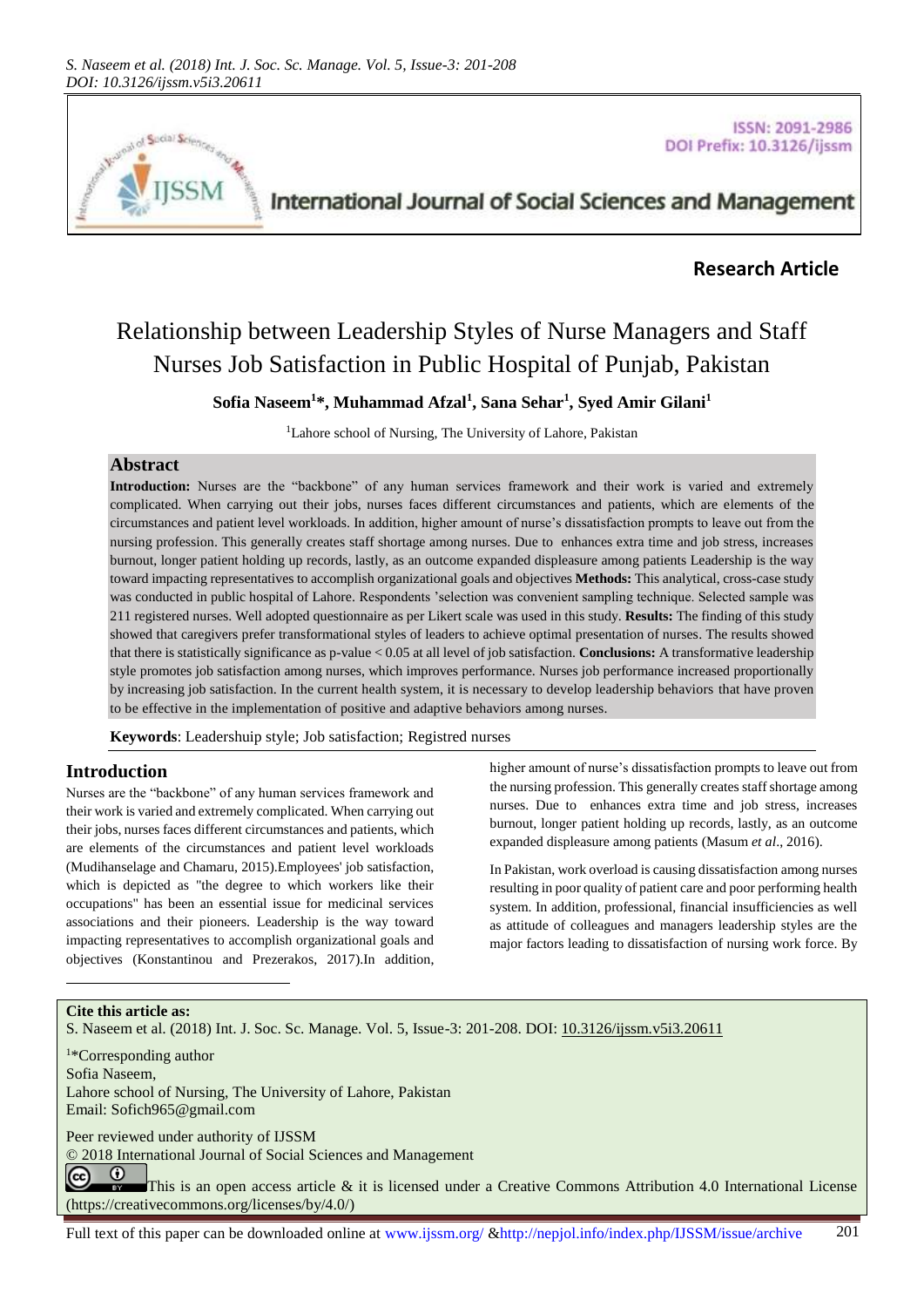addressing these issues, satisfaction of nursing staff can be improved and will attract more competent people in this profession (Waqar and [Hamid, 2016\)](#page-7-3).In the human services division , the job satisfaction of experts plays a viable and solid part in their execution and is additionally reflected in the wellbeing and satisfaction of the patients (Ali and [Wajidi, 2013\)](#page-7-4). Moreover, here is a direct connection among leadership style of nurse manger on registered nurses job satisfaction. Managers must examine and get authority practices that are viewed as participatory. Whereby staff feel engaged and joined into the fundamental basic leadership process (Perez, 2014). However, one of the most imperative variable effects on job satisfaction is the leadership style of employee's manager. Employees' relationship with their manager is a fundamental determinant of job satisfaction [\(Despres, 2011\)](#page-7-5).

Moreover, several styles of leadership, in that nurse managers have portrayed guide the health care provider in clinical settings. A lot of nurses' managers was supposed transactional and transformational leadership style as the best style in health care setting and in administrations (Negussie and [Demissie, 2013\)](#page-7-6). Transformational pioneers rouse their supporters to share a dream, utilize objectives as inspirational motivation. Supporters are invigorated to think old issues in new ways and are viewed as autonomously. Besides, supporters are affected by a transformational pioneer who is straightforward, respectable and committed [\(Lin, MacLennan, Hunt, and](#page-7-7) Cox, 2015).Transactional leadership offers subordinates clearness around tenets, norms to secure the position quo and involves carefully observing and improving followers' mistake to warrant short term achievement. Transactional leadership impulses supporters to perform and understand their work regarding vital means focusing on rules, duties, desires, strength, keeping away from blunders, and existing, temporary plan (Hamstra, Van Yperen, Wisse, and Sassenberg, 2011).

# **Aims of the study**

The aim of this study was to examine the impact of leadership styles of nurse managers on job satisfaction of registered nurses in Punjab, Pakistan.

## *Research Question*

What is the relationship between leadership styles of nurse manager and job satisfaction levels of registered staff nurses in Punjab Pakistan?

## *Research Hypothesis*

- *H0:* Leadership styles may not have relationship with job satisfaction among registered nurses.
- H1: Leadership styles may have relationship with job satisfaction among registered nurses.

#### *Significance of the Study*

Nurses are working in the front line of a health care organization and provide direct nursing care to patients. Manager's leadership styles have great impact on nurse's performance. The result of this study data will help the nurse manager to adopt best possible leadership style which leads staff nurses towards greater satisfaction levels. Improved satisfaction level of nurses will also help in greater retention of nurses, lower turnover ratio and improved manager-nurse relationship. Moreover, this study findings will help health care provider particularly nurse manager to find which leadership style is best, either transformational or transactional. With best leadership style they feel satisfied with their job, think emphatically and show positivism in their clinic and in hospital setting in this way, they will begin to feel better about their profession.

#### *Conceptual framework*

Conceptual framework is given in Fig.1

## **Literature Review**

Transformational leadership style gives the vision, mission and awareness of the industry or any organization which makes the high level of ability and capability. As per Bass (1985), the transformational leadership style is an organized way by which subordinate or colleagues praise and appreciate their leaders [\(Fasola](#page-7-8) *et al*., 2013).There are four essential elements of transformational leadership as assigned by Bernard Bass. The result of leadership is improved profitability and expanded job satisfaction with organization. Transformational pioneers show practices that can be classified into four distinct sub styles [\(Ramey, 2002\)](#page-7-9).

A study conducted by Johns in 2014 revealed the leadership styles effects on nurses' level of job satisfaction. He established a transformational leadership style improved level of nurses' job satisfaction [\(Jones, 2014\)](#page-7-4).

Moreover, a study conducted in Malaysia by Voon and his colleagues in (2011) exposed that each of the four magnitudes of transformational leadership were observed to be completely connected with working situation. The study gave confirmation to help the utilization of transformational leadership to enhance job satisfaction. Worker satisfaction with their task additionally related to inspirational motivation  $(p<.0.05)$  intellectual stimulation  $(p<.0.05)$ individual consideration  $(p<.0.05)$  and idealized influence ( p<.0.05)[\(Voon, Lo, Ngui, and](#page-7-10) Ayob, 2011). Moreover, a study conducted by Ohunakin *et al* ( 2016 ) in South west Nigeria showed relationship between the contingent reward

and job satisfaction .Outcome of this show a positive connection between contingent reward and job satisfaction. The relationship is significant at 0.05 or 5% level of significance and P value is  $( $0.005$ ). Transational$ leadership style is task oriented. It gives reward based on performances and has positive relationship with followers and job satisfaction[\(Ohunakin](#page-7-11) *et al*., 2016).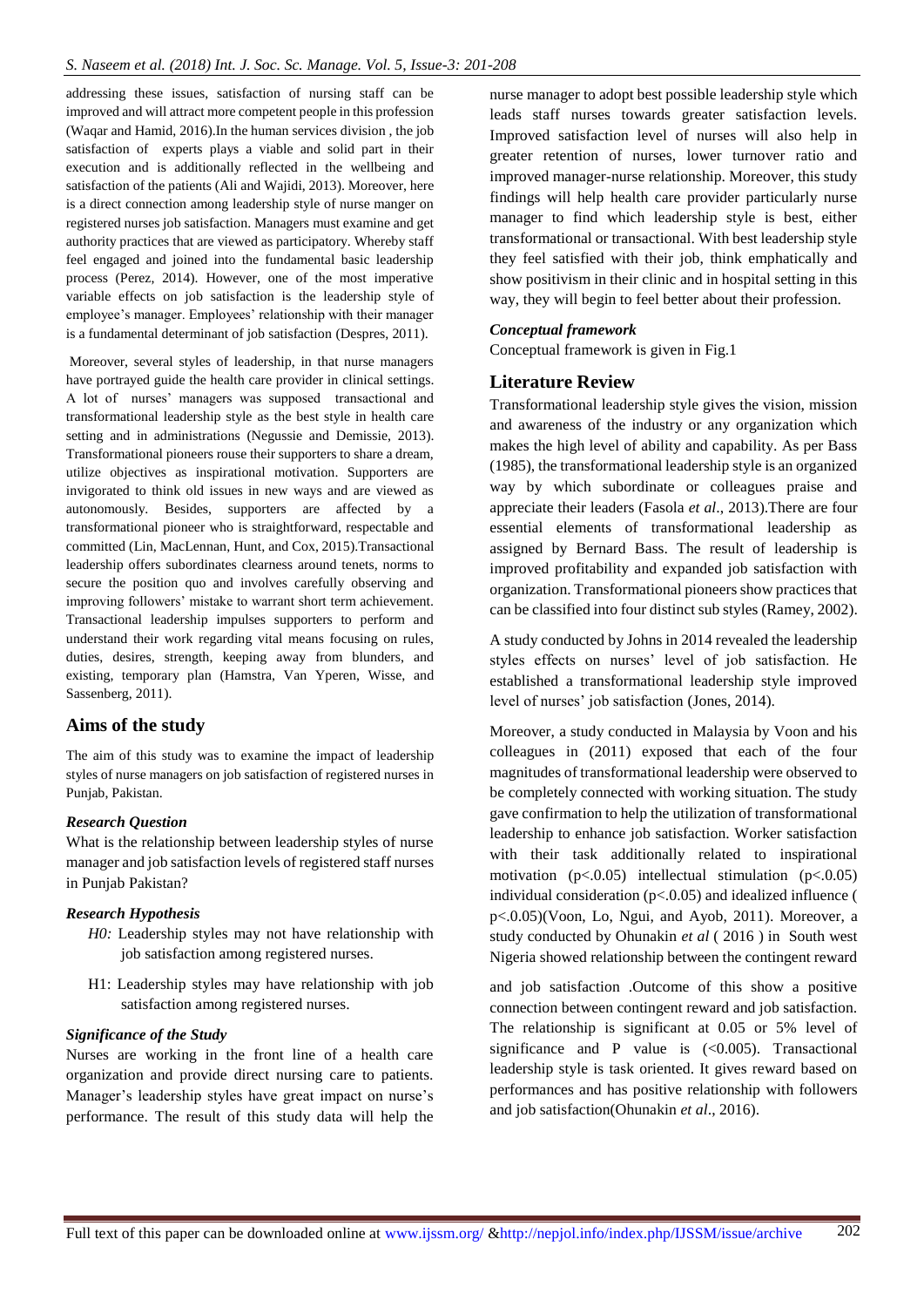

**Fig.1**: Conceptual framework

# **Methods**

## *Setting*

The research was conducted in Public hospital of Lahore, Pakistan.

## *Research Design*

Quantitative analytical cross sectional study.

## *Population*

The target populations were registered nurses.

## *Sampling*

Respondents' selection was convenient sampling technique. Selected sample was 211 which was calculated according to Slovin' s formula.

## *Research Instrument*

Study tool comprises on independent variable and dependent variable. A well adopted questionnaire used for this study [\(Ramey, 2002\)](#page-7-9). Leadership style of nurse manager consists of 45 questions using a 5 point Likert rating scale 1-5. Job satisfaction consists of 38 questions using a 7 point Likert scale.

## *Data Gathering Procedure*

Convenient sampling technique was used for data collection.

## *Methods Used to Analyze Data*

Data was reported using descriptive and inferential statistics.

*Descriptive*: After collection the data, the data was analyzed on SPSS version 21. Mean, median, and mode were computed for data.

*Inferential statistics*: Analysis was performed through ANOVA to analyze the relationship among demographics with job satisfaction. Relationship between leadership style and job satisfaction was analyzed by regression.

#### *Ethical Consideration*

Written permission was taken from the Ethical committee of LSN department in University of Lahore**.** Permission was taken from the Deputy Nursing Superintendent of Punjab Institute of Cardiology Lahore to conduct research study. Subjects were free to participate. All the participants were informed about the purpose of the study.

## **Results**

This section presents the outcomes of the study.

## *Profile of the Respondents*

Respondents were taken from government Hospital. Table 1 shows the demographic response of study participants in which 100 % of participants responded. There were all the female nurses n =211 who were working in that area. To analyze the number of participants according to their age, the mean age of participants were 29.81. To analyze the number of participants according to their marital status, it was noted that 109(51.7%) out of 211 charge nurses were married as compared with unmarried was 102(48.3%). Qualifications of nurses  $n = 154$  (73 %) were diploma holder,  $n = 50$  (23.07%) were specialization,  $n = 7$  (3.3 %) were Post RN /BScN.

For the working experience it was noted that 116(55%) out of 211 charge nurses were having working experience in range of 6-10 years, whereas, 57(27.0%) nurses were in 0- 5 years working experience, rest of staff nurses having experience 26(12.3%) and 12 (5.7%) of 11-15 and 16-20 years respectively. Total N= 211.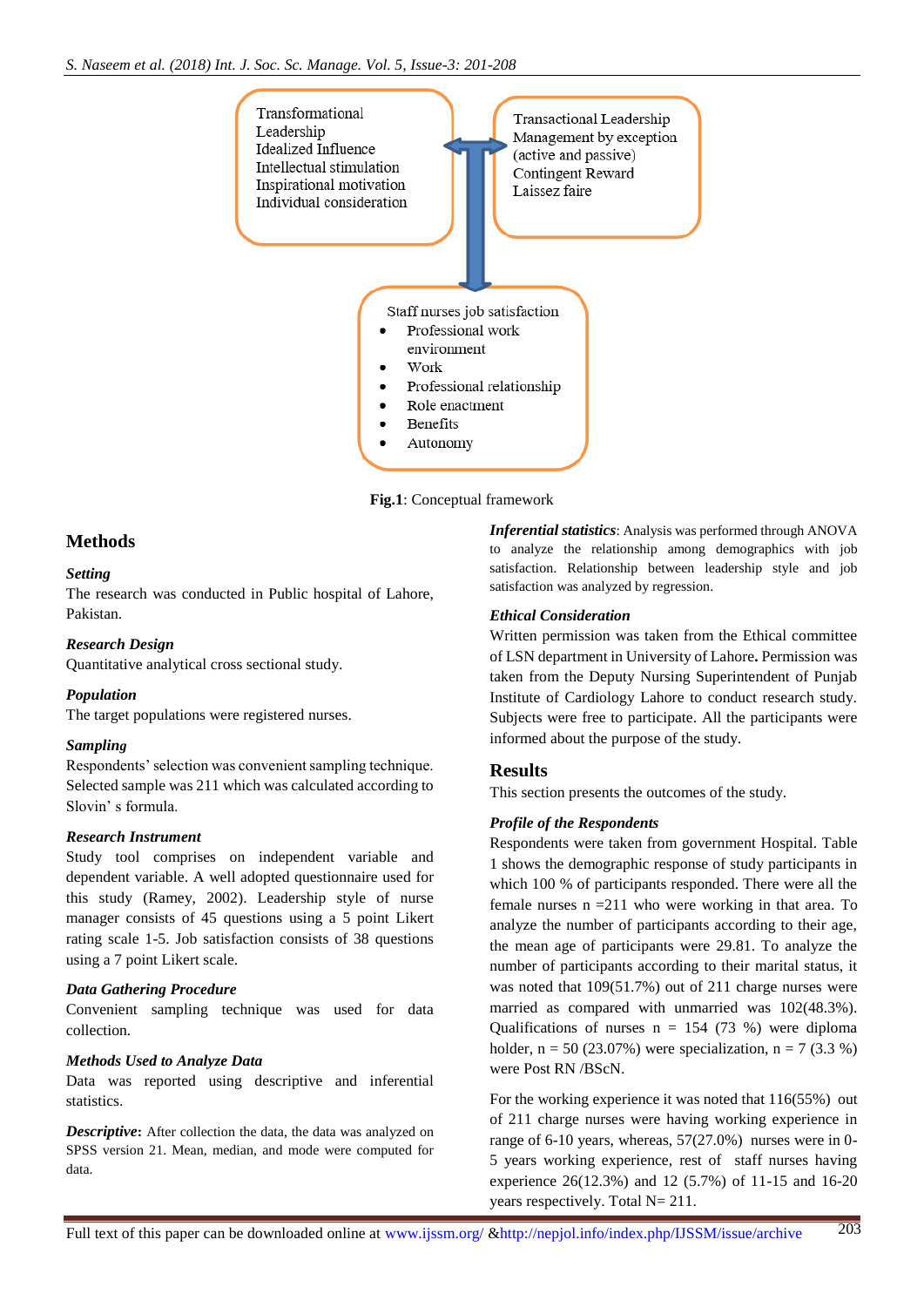To determine the data is normally distributed or not, used test of Normality. The data showed that all Leadership Styles' and job satisfaction variables are normally distributed (Table 2).

To determine whether any of the differences between the means are statistically significant, compare the p-value to significance level. It is observed that age of participants, professional qualification and job experience of participants and Job satisfaction are statistically significant with level of job satisfaction as p-value < 0.05 (Table 3).

| S. N.          | Demographic information | <b>Statements</b> | F              | $\, {\bf P}$ %   |
|----------------|-------------------------|-------------------|----------------|------------------|
| $\mathbf{1}$   | Gender                  | Female            | 211            | 100              |
|                |                         | Total             | 211            | 100              |
| $\overline{2}$ | Age group               | 29.81<br>Mean     |                |                  |
| 3              | Marital status          | Unmarried         | 102            | 48.3%            |
|                |                         | Married           | 109            | 51.7             |
| $\overline{4}$ | Qualification           | Diploma holder    | 154            | 73.0             |
|                |                         | Specialization    | 50             | 23.7             |
|                |                         | Post RN /BSCN     | $\overline{7}$ | 3.3              |
| 5              | Years of job experience | $0-5$ years       | 57             | 27               |
|                |                         | 6-10 years        | 116            | 55               |
|                |                         | $11-15$ years     | 26             | 12.3             |
|                |                         | $16-20$ years     | 12             | 5.7              |
|                |                         | Above 20 years    | $\Omega$       | $\boldsymbol{0}$ |

| Table 1: Demographic Response of Study Participants |  |  |
|-----------------------------------------------------|--|--|
|                                                     |  |  |

#### **Table 2**: Shapiro-Wilk Normality for Variables

|                                                              | Statistic | df  | Sig.  |             |
|--------------------------------------------------------------|-----------|-----|-------|-------------|
| Transformational Leadership (Idealized Influence Behavior)   | 0.025     | 211 | 0.087 |             |
| Transformational Leadership (Idealized Influence Attributed) | 0.150     | 211 | 0.256 |             |
| Transformational Leadership (Inspirational Motivation)       | 0.122     | 211 | 0.568 |             |
| Transformational Leadership (Intellectual Stimulation)       | 0.136     | 211 | 0.987 |             |
| Transactional leadership (Contingent Reward)                 | 0.296     | 211 | 0.689 |             |
| Transformational Leadership (Individual Consideration)       | 0.152     | 211 | 0.759 |             |
| Transactional Leadership management by-Exception(Active)     | 0.259     | 211 | 0.756 | Normally    |
| Transactional Leadership management by-Exception (Passive)   | 0.098     | 211 | 0.893 | Distributed |
| Transactional Leadership Laissez-fair                        | 0.235     | 211 | 0.951 |             |
| <b>Leader's Outcomes</b>                                     | 0.357     | 211 | 0.853 |             |
| <b>Professional Work Environment</b>                         | .0.295    | 211 | 0.987 |             |
| Autonomy of practice                                         | 0.234     | 211 | 0.972 |             |
| Work Worth to self and others                                | 0.123     | 211 | 0.678 |             |
| Professional Relationship                                    | 0.598     | 211 | 0.657 |             |
| <b>Professional Role Enactment</b>                           | 0.456     | 211 | 0.891 |             |
| <b>Benefits</b>                                              | 0.719     | 211 | 0.753 |             |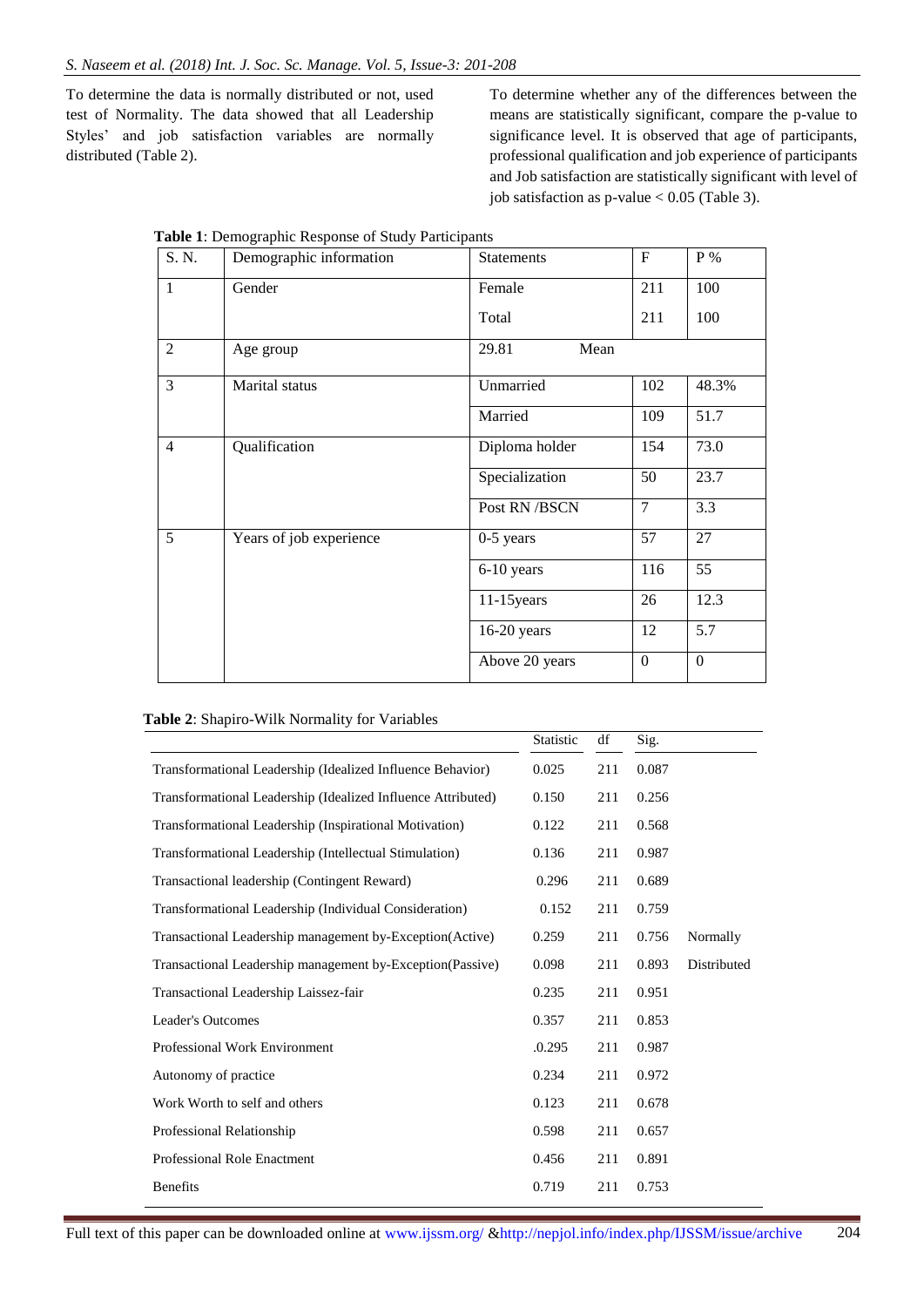|                            |                 |                                     |                         | <b>JOB</b> satisfaction factors        |                              |                                   |                 |
|----------------------------|-----------------|-------------------------------------|-------------------------|----------------------------------------|------------------------------|-----------------------------------|-----------------|
| Demographic Factors        |                 | Professional<br>Work<br>Environment | Autonomy<br>of practice | Work<br>Worth to<br>self and<br>others | Professional<br>Relationship | Professional<br>Role<br>Enactment | <b>Benefits</b> |
| Gender of<br>participants. | <b>ANOVA</b>    | 0.994                               | 1.235                   | 2.946                                  | 4.367                        | 3.624                             | 5.923           |
|                            | Sig. (2-tailed) | 0.267                               | 0.487                   | 0.345                                  | 0.378                        | 0.256                             | 0.689           |
| Age of                     | <b>ANOVA</b>    | 0.893                               | 1.152                   | 1.046                                  | 1.553                        | 0.927                             | 0.693           |
| participants.              | Sig. (2-tailed) | 0.044                               | 0.029                   | 0.040                                  | 0.043                        | 0.053                             | 0.034           |
| Marital status             | <b>ANOVA</b>    | 0.785                               | 1.276                   | 1.533                                  | 1.079                        | 0.704                             | 0.811           |
| of participants            | Sig. (2-tailed) | 0.796                               | 0.192                   | 0.087                                  | 0.367                        | 0.838                             | 0.747           |
| Qualification              | <b>ANOVA</b>    | 0.707                               | 0.814                   | 1.116                                  | 0.992                        | 1.893                             | 0.932           |
| of participants            | Sig. (2-tailed) | 0.034                               | 0.026                   | 0.031                                  | 0.048                        | 0.011                             | 0.013           |
| Job experience             | <b>ANOVA</b>    | 1.314                               | 1.254                   | 0.855                                  | 1.307                        | 1.182                             | 0.889           |
| of participants            | Sig. (2-tailed) | 0.013                               | 0.020                   | 0.028                                  | 0.014                        | 0.025                             | 0.037           |

|  |  | Table 3: One-Way ANOVA of demographic characteristics and job satisfaction |  |
|--|--|----------------------------------------------------------------------------|--|
|  |  |                                                                            |  |

# **Table 4**: Correlation between Leadership Styles of Nurse Manager and Job Satisfaction Dimensions of leadership styles

|                                        |                            |                                     |                         |                                           | <b>Job Satisfaction</b>      |                                   |                 |
|----------------------------------------|----------------------------|-------------------------------------|-------------------------|-------------------------------------------|------------------------------|-----------------------------------|-----------------|
| <b>Transformational Leadership</b>     |                            | Professional<br>Work<br>Environment | Autonomy<br>of practice | Work<br>Worth<br>to self<br>and<br>others | Professional<br>Relationship | Professional<br>Role<br>Enactment | <b>Benefits</b> |
| <b>Idealized Influence</b><br>Behavior | Correlation<br>Coefficient | $.175*$                             | $.307**$                | $.143*$                                   | $.347**$                     | $.286***$                         | $.174*$         |
|                                        | $Sig. (2-$<br>tailed)      | 0.011                               | 0.000                   | 0.037                                     | 0.000                        | 0.000                             | 0.011           |
| Attributed                             | Correlation<br>Coefficient | $.236**$                            | $.270**$                | $.325***$                                 | $.383**$                     | $.235***$                         | $.291**$        |
|                                        | Sig. $(2-$<br>tailed)      | 0.001                               | 0.000                   | 0.000                                     | 0.000                        | 0.001                             | 0.000           |
| Inspirational<br>Motivation            | Correlation<br>Coefficient | $.313**$                            | $.274***$               | $.236***$                                 | $.200**$                     | $.294**$                          | $.254***$       |
|                                        | $Sig. (2-$<br>tailed)      | 0.000                               | 0.000                   | 0.001                                     | 0.004                        | 0.000                             | 0.000           |
| Stimulation                            | Correlation<br>Coefficient | .126                                | $.278***$               | $.239***$                                 | $.391**$                     | $.193***$                         | $.180**$        |
|                                        | Sig. $(2-$<br>tailed)      | 0.067                               | 0.000                   | 0.000                                     | 0.000                        | 0.005                             | 0.009           |
| Individual<br>Consideration            | Correlation<br>Coefficient | $.279**$                            | $.235***$               | $.273***$                                 | $.290**$                     | $.187**$                          | $.277**$        |
|                                        | Sig. $(2-$<br>tailed)      | 0.000                               | 0.001                   | 0.000                                     | 0.000                        | 0.006                             | 0.000           |
| <b>Contingent Reward</b>               | Correlation<br>Coefficient | $.318***$                           | $.303**$                | $.349**$                                  | $.299***$                    | $.276***$                         | $.267**$        |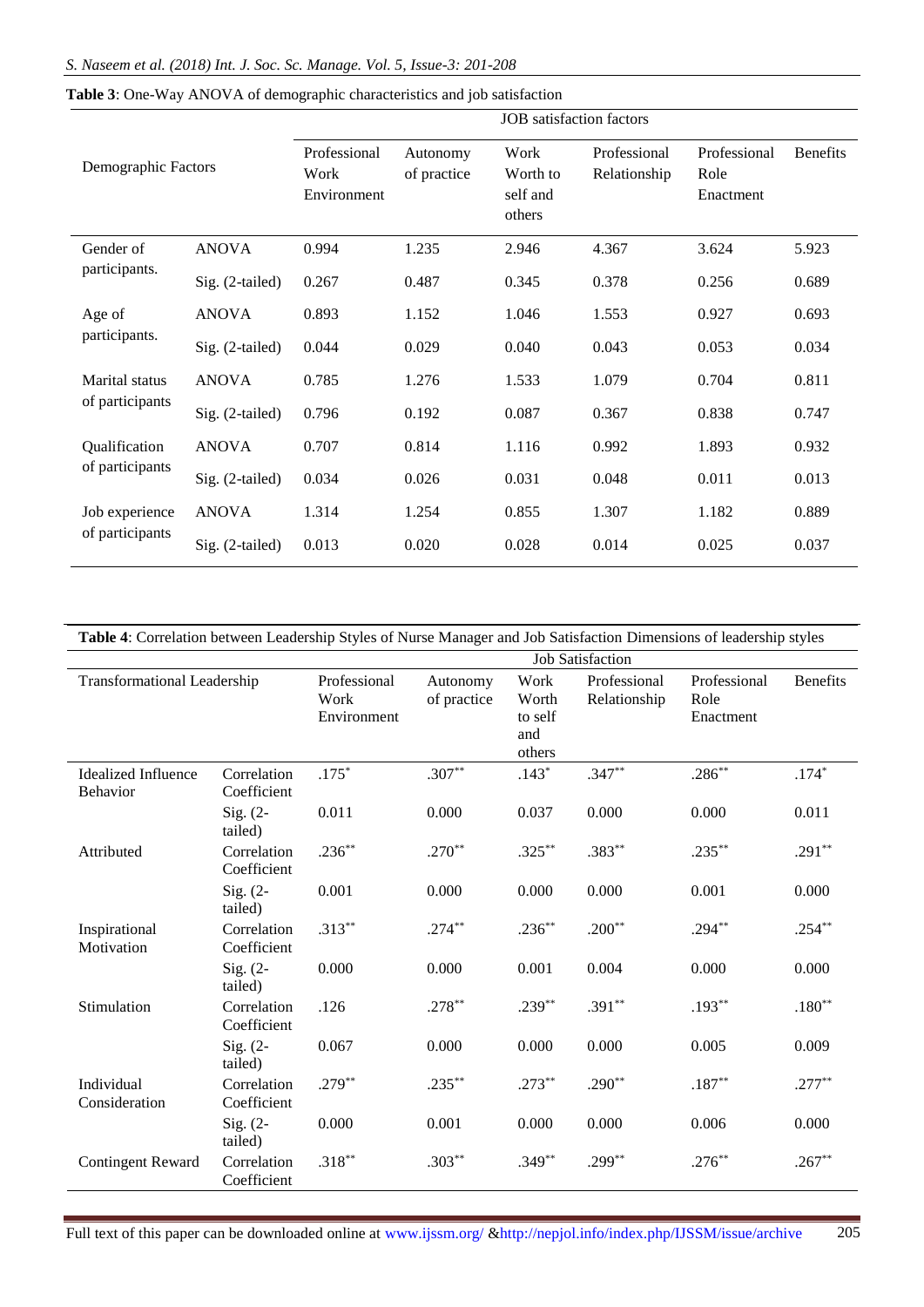|                                    |                            |                                     |                         |                                           | <b>Job Satisfaction</b>      |                                   |                 |
|------------------------------------|----------------------------|-------------------------------------|-------------------------|-------------------------------------------|------------------------------|-----------------------------------|-----------------|
| <b>Transformational Leadership</b> |                            | Professional<br>Work<br>Environment | Autonomy<br>of practice | Work<br>Worth<br>to self<br>and<br>others | Professional<br>Relationship | Professional<br>Role<br>Enactment | <b>Benefits</b> |
|                                    | $Sig. (2-$<br>tailed)      | 0.000                               | 0.000                   | 0.000                                     | 0.000                        | 0.000                             | 0.000           |
| Exception(Active)                  | Correlation<br>Coefficient | $.162*$                             | $.251**$                | $.186***$                                 | $.336**$                     | $.138*$                           | $.348**$        |
|                                    | Sig. $(2-$<br>tailed)      | 0.018                               | 0.000                   | 0.007                                     | 0.000                        | 0.045                             | 0.000           |
| Exception(Passive)                 | Correlation<br>Coefficient | .088                                | .074                    | $.157*$                                   | .095                         | $.149*$                           | $.143*$         |
|                                    | $Sig. (2-$<br>tailed)      | 0.201                               | 0.282                   | 0.022                                     | 0.167                        | 0.031                             | 0.039           |
| Laissez-fair                       | Correlation<br>Coefficient | .024                                | $-.037$                 | .026                                      | .006                         | .059                              | .008            |
|                                    | Sig. $(2-$<br>tailed)      | 0.728                               | 0.591                   | 0.705                                     | 0.935                        | 0.396                             | 0.908           |
| <b>Leader's Outcomes</b>           | Correlation<br>Coefficient | $.178***$                           | $.174*$                 | $.220**$                                  | $.365***$                    | $.161*$                           | $.379**$        |
|                                    | $Sig. (2-$<br>tailed)      | 0.010                               | 0.011                   | 0.001                                     | 0.000                        | 0.019                             | 0.000           |

**Table 4**: Correlation between Leadership Styles of Nurse Manager and Job Satisfaction Dimensions of leadership styles

**Table 5**: Regression Analysis of Leadership Style and Staff Nurses Job satisfaction

|       | Coefficients     |                             |            |                                  |             |      |  |  |  |
|-------|------------------|-----------------------------|------------|----------------------------------|-------------|------|--|--|--|
| Model |                  | Unstandardized Coefficients |            | <b>Standardized Coefficients</b> | $\mathbf T$ | Sig. |  |  |  |
|       |                  | B                           | Std. Error | <b>B</b> eta                     |             |      |  |  |  |
|       | (Constant)       | 102.231                     | 5.952      |                                  | 17.176      | .000 |  |  |  |
|       | Leadership Style | .277                        | .032       | .509                             | 8.550       | .000 |  |  |  |

a. Dependent Variable: All Total



Fig. 2: Correlation between leadership styles of head nurses and registered nurses job satisfaction

Table 4 shows correlation between leadership styles of head nurses and registered nurses job satisfaction. The results reveal most factors of leadership styles of head nurse significantly correlate with job satisfaction. While there is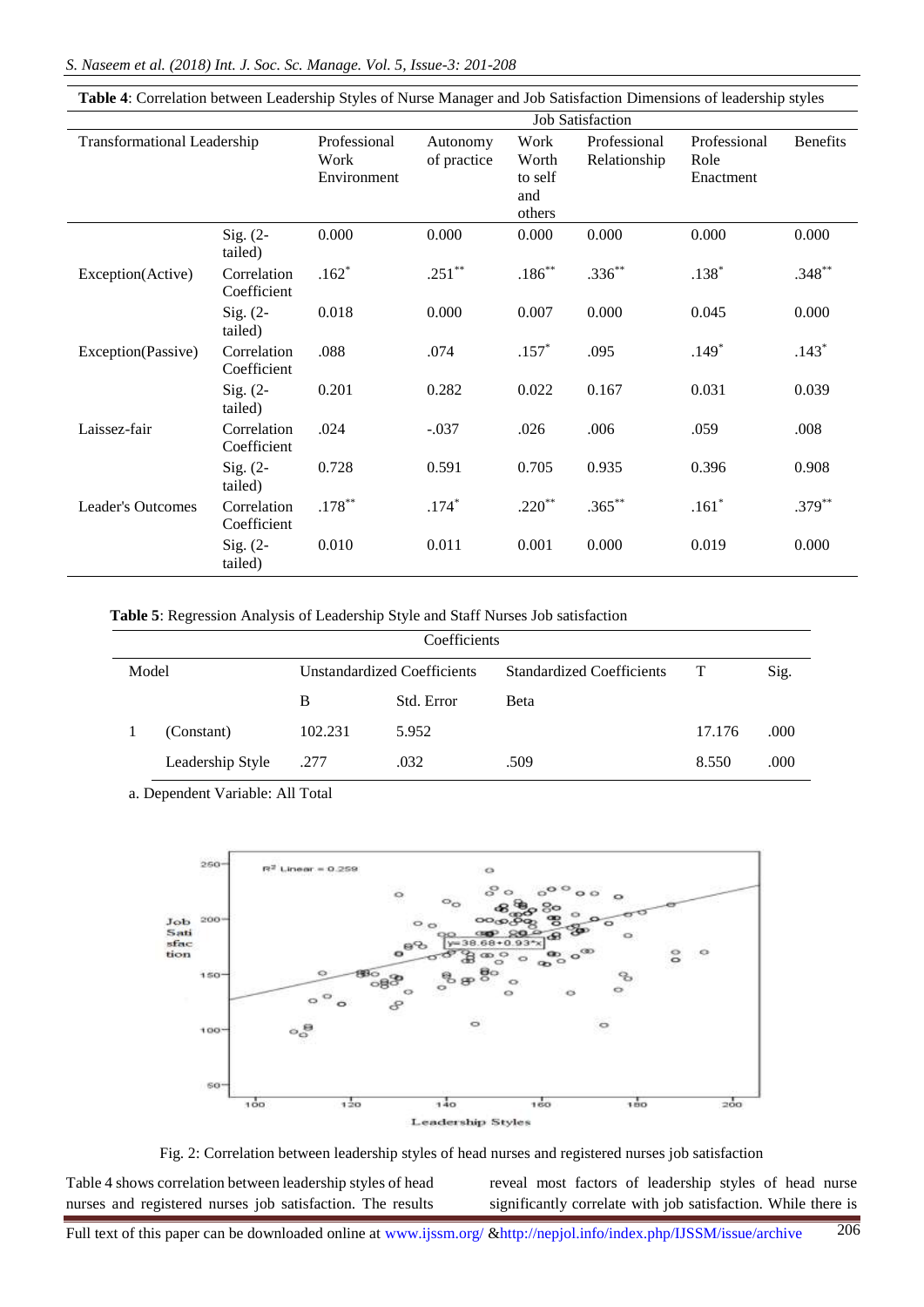no statistically significance between stimulation and professional working environment, Exception (Passive) and Laissez-fair with all factors of job satisfaction (Fig. 2).

Table 5. Showed that P-value is significant and standardized coefficient beta 0.509 that's mean all variables of professional Leadership styles effect at 50.9%.

# **Discussion**

The purpose of this study was to examine the influence of leadership style of nurse managers on registered nurses level of job satisfaction. The current study showed the mean age of participants was 28.81 years old, it was observed that the participants of the study was female.

Overall results are supported by the findings of Karadag (2015). As indicated by them transformational authority sows a positive outcome at job fulfillment levels amongst the registered nurses. In addition, this outcome is bolstered by [\(Laschinger, Finegan, and](#page-7-12) Wilk, 2009) who exhibited that there is an impact of leadership styles on each nurse and her level of job satisfaction. There is a direct and a positive connection between work fulfillment level and transformational authority. These elements play an immediate impact on the result of a patient (Casida and Parker, 2011; Mah'd Alloubani *et al*. 2014).

Our study indicates that Inspirational motivation is when there is a pioneer who creates and advances a dream and team spirit amongst the representatives. This is additionally strengthened by the Multifactor Leadership Model as indicated by which supporters are more motivated toward pioneers who demonstrate enthusiasm and hopefulness [\(KALAW, 2014\)](#page-7-13). Besides, as indicated by Ahmad, A. R et.al (2013) job satisfaction can be built through a style of initiative which shows inspiration and motivation. An inspirational pioneer is devoted to drive supporters to take good qualities as their obligations toward the organization.

Job satisfaction is not easy as head nurses have to regain their social network within the work context and revise the way they have learned how to proceed and work. Moreover, in order to fully adapt to the new position, they need to cope with the new compensation, relationships and work environment. Demographic characteristics have effect of different factors of job satisfaction. It was observed that only age, professional qualification and working experience have contribution for job satisfaction as  $p$ -value  $< 0.05$ . A study conducted by Echevarria, Patterson, and Krouse (2017) they found that the bachelor degree nurses satisfaction is higher and it is produced by a conflict for associate degree nurses.

Regression analysis results exposed that all dimensions of leadership styles had a relationship on job satisfaction. Previous research has shown that laissez-fair leadership

models are the least effective forms of leadership and can negatively affect job satisfaction [\(Yahaya and](#page-7-14) Ebrahim, [2016\)](#page-7-14)**.** The reason why Laissez-faire pioneers do not struggled to make contracts with workers, to inspire them, to set norms or to give advice [\(Smith, Eldridge, and](#page-7-15) DeJoy, [2016\)](#page-7-15)**.**

In contract , in this study all magnitudes of the transformative leadership style correlated significantly and positively with job satisfaction, results reveal that most factors of leadership styles of head nurse significantly correlate with job satisfaction while there is no statistically significance between variable stimulation with professional working environment, Exception(Passive) and Laissez-fair with all factors of job satisfaction like Professional Work Environment, Autonomy of practice, Work Worth to self and others, Professional Relationship, Professional Role Enactment and Benefits due to working environment, stimulation, laissez-fair leadership style can trigger among nurses for high level of job satisfaction.

Negussie, N., and Demissie, A (2013) conducted a study, they found that in general, nurses were more satisfied with transformational leadership style. Therefore, nursing managers must adopt a transformative leadership style to increase nursing job satisfaction. Results showed that a statistically significant positive relationship between transformational leadership and job satisfaction

## *Strength of the Study*

- No previous study was conducted on the relationship between leadership style of nurse managers on registered nurses job satisfaction in Pakistan, which is the strength of this study.
- $\triangleright$  This study was conducted on large sample size. So the result of this study can be generalized.
- $\triangleright$  Study design is cross sectional, as cross-sectional studies relatively faster and is inexpensive particularly when compared with cohort studies (prospective).

## **Limitations**

- $\triangleright$  In this study convenient sampling technique was used which is a limitation of this study. Because data is collected from easily available participants and biasness may occur.
- $\triangleright$  This study is bounded to only one hospital

## **Conclusion**

The purpose of this study was to examine the impact of leadership style of nurse managers on registered nurses job satisfaction. The finding of this study showed that nurses prefer managers who are transformation leaders. This implies that a transformative leadership style promotes job satisfaction among nurses, which improves performance. Nurses job performance increased proportionally by